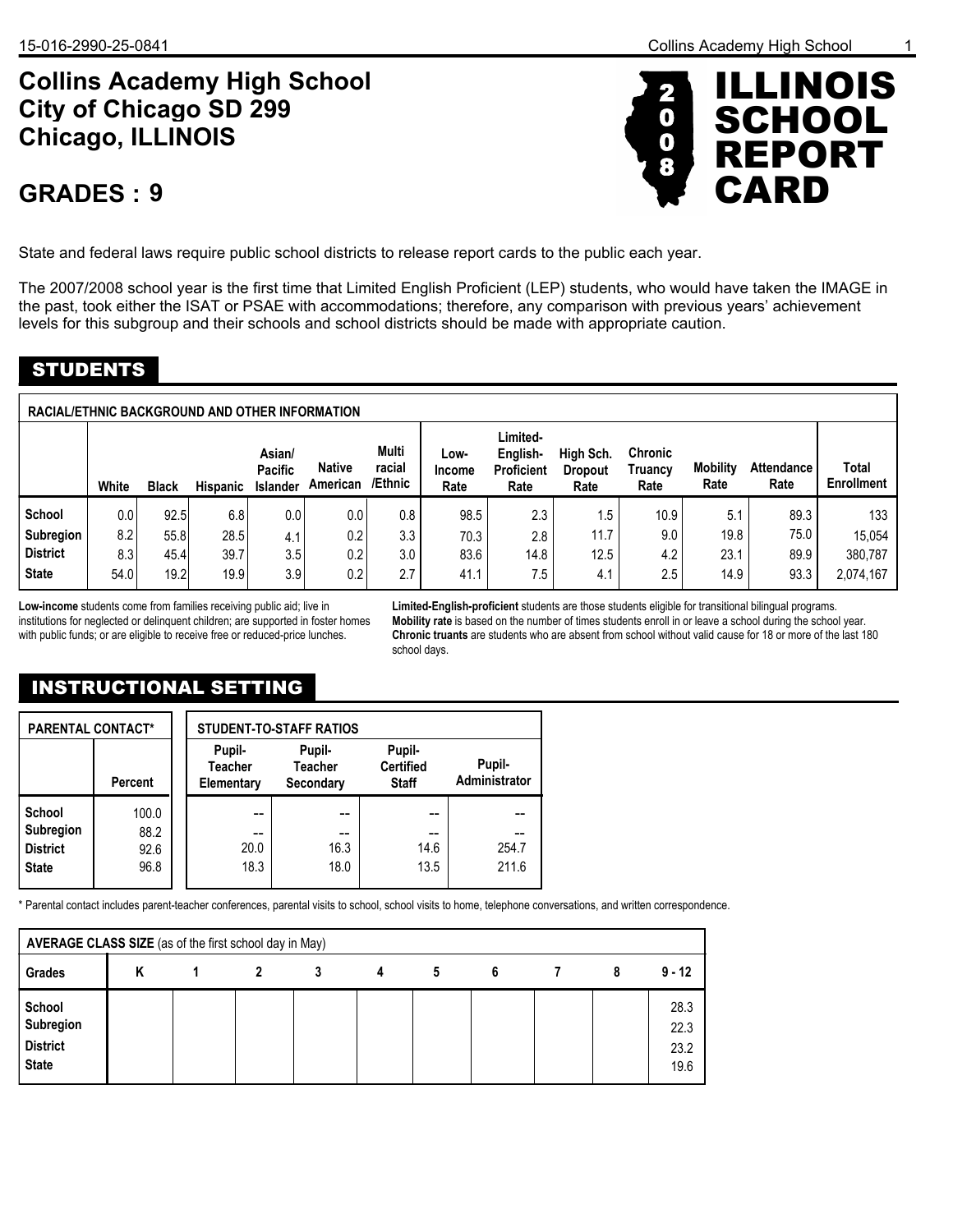#### **TEACHER INFORMATION** (Full-Time Equivalents)

|                 | White | <b>Black</b> | <b>Hispanic</b> | Asian/<br>Pacific<br><b>Islander</b> | <b>Native</b><br>American | Male | Female | Total<br><b>Number</b> |
|-----------------|-------|--------------|-----------------|--------------------------------------|---------------------------|------|--------|------------------------|
| <b>District</b> | 48.7  | 31.6         | 15.3            | 3.5                                  | 1.0                       | 22.5 | 77.5   | 22,665                 |
| <b>State</b>    | 84.9  | 8.7          | 4.9             | 1.3                                  | 0.2                       | 22.9 | 77.1   | 131,488                |

#### **TEACHER INFORMATION** ( Continued )

|                  | Average<br><b>Teaching</b><br><b>Experience</b><br>(Years) | $%$ of<br><b>Teachers</b><br>with<br><b>Bachelor's</b><br><b>Degrees</b> | $%$ of<br><b>Teachers</b><br>with<br>Master's<br>& Above | $%$ of<br><b>Teachers with</b><br><b>Emergency or</b><br><b>Provisional</b><br><b>Credentials</b> | % of<br><b>Classes Not</b><br><b>Taught by</b><br><b>Highly Qualified</b><br><b>Teachers</b> |
|------------------|------------------------------------------------------------|--------------------------------------------------------------------------|----------------------------------------------------------|---------------------------------------------------------------------------------------------------|----------------------------------------------------------------------------------------------|
| School           |                                                            |                                                                          |                                                          |                                                                                                   | 0.0                                                                                          |
| <b>Subregion</b> | --                                                         | --                                                                       | --                                                       | .8                                                                                                | 2.8                                                                                          |
| <b>District</b>  | 12.3                                                       | 44.8                                                                     | 55.2                                                     | 0.9                                                                                               | 1.5                                                                                          |
| <b>State</b>     | 12.4                                                       | 46.7                                                                     | 53.2                                                     | 0.7                                                                                               | 0.7                                                                                          |

**Some teacher/administrator data are not collected at the school level.**

### SCHOOL DISTRICT FINANCES



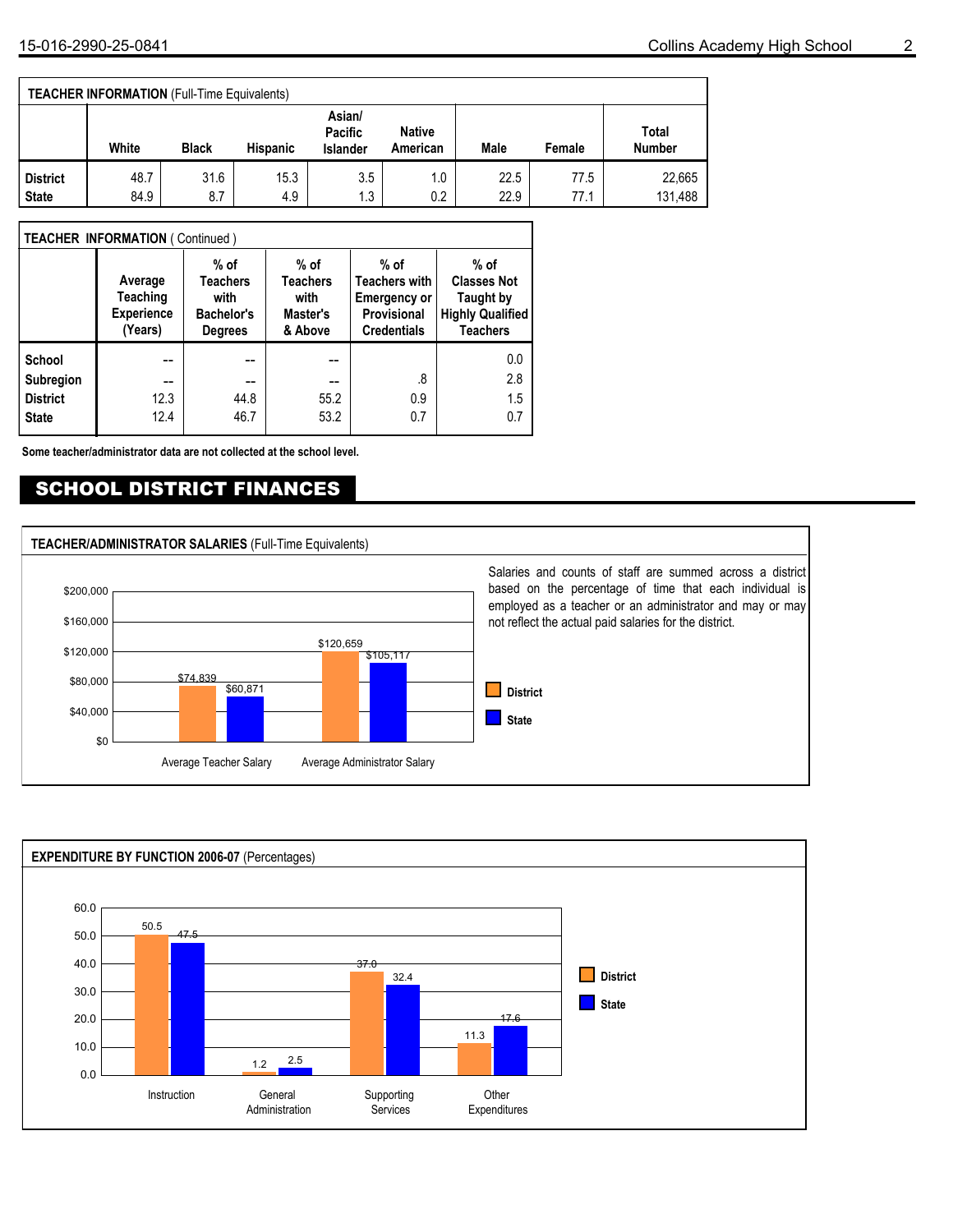| <b>REVENUE BY SOURCE 2006-07</b> |                 | <b>EXPENDITURE BY FUND 2006-07</b> |         |                                     |                 |            |         |
|----------------------------------|-----------------|------------------------------------|---------|-------------------------------------|-----------------|------------|---------|
|                                  | <b>District</b> | District %                         | State % |                                     | <b>District</b> | District % | State % |
| <b>Local Property Taxes</b>      | \$1,969,270,170 | 42.3                               | 57.6    | <b>Education</b>                    | \$3,684,507,152 | 78.9       | 72.6    |
|                                  |                 |                                    |         | <b>Operations &amp; Maintenance</b> | \$323,226,808   | 6.9        | 8.5     |
| <b>Other Local Funding</b>       | \$357,274,689   | 7.7                                | 7.3     | Transportation                      | \$0             | 0.0        | 3.9     |
|                                  |                 |                                    |         | <b>Bond and Interest</b>            | \$340,909,544   | 7.3        | 6.7     |
| <b>General State Aid</b>         | \$1,040,241,402 | 22.3                               | 18.1    | Rent                                | \$0             | 0.0        | 0.0     |
|                                  |                 |                                    |         | <b>Municipal Retirement/</b>        |                 |            |         |
| <b>Other State Funding</b>       | \$586.100.519   | 12.6                               | 9.7     | <b>Social Security</b>              | \$0             | 0.0        | 1.8     |
|                                  |                 |                                    |         | <b>Fire Prevention &amp; Safety</b> | \$0             | 0.0        | 0.9     |
| <b>Federal Funding</b>           | \$702,908,294   | 15.1                               | 7.3     | <b>Site &amp; Construction/</b>     |                 |            |         |
|                                  |                 |                                    |         | <b>Capital Improvement</b>          | \$319,425,443   | 6.8        | 5.6     |
| <b>TOTAL</b>                     | \$4,655,795,074 |                                    |         | <b>TOTAL</b>                        | \$4,668,068,947 |            |         |
|                                  |                 |                                    |         |                                     |                 |            |         |

### **OTHER FINANCIAL INDICATORS**

|                 | 2005 Equalized            | 2005 Total School | 2006-07 Instructional | 2006-07 Operating  |
|-----------------|---------------------------|-------------------|-----------------------|--------------------|
|                 | <b>Assessed Valuation</b> | Tax Rate          | <b>Expenditure</b>    | <b>Expenditure</b> |
|                 | per Pupil                 | per \$100         | per Pupil             | per Pupil          |
| <b>District</b> | \$165.380                 | 3.28              | \$6,577               | \$11,033           |
| <b>State</b>    | $***$                     | **                | \$5,808               | \$9,907            |

\*\* Due to the way Illinois school districts are configured, state averages for equalized assessed valuation per pupil and total school tax rate per \$100 are not provided.

**Equalized assessed valuation** includes all computed property values upon which a district's local tax rate is calculated.

**Total school tax rate** is a district's total tax rate as it appears on local property tax bills.

**Instructional expenditure per pupil** includes the direct costs of teaching pupils or the interaction between teachers and pupils.

**Operating expenditure per pupil** includes the gross operating cost of a school district excluding summer school, adult education, bond principal retired, and capital expenditures.